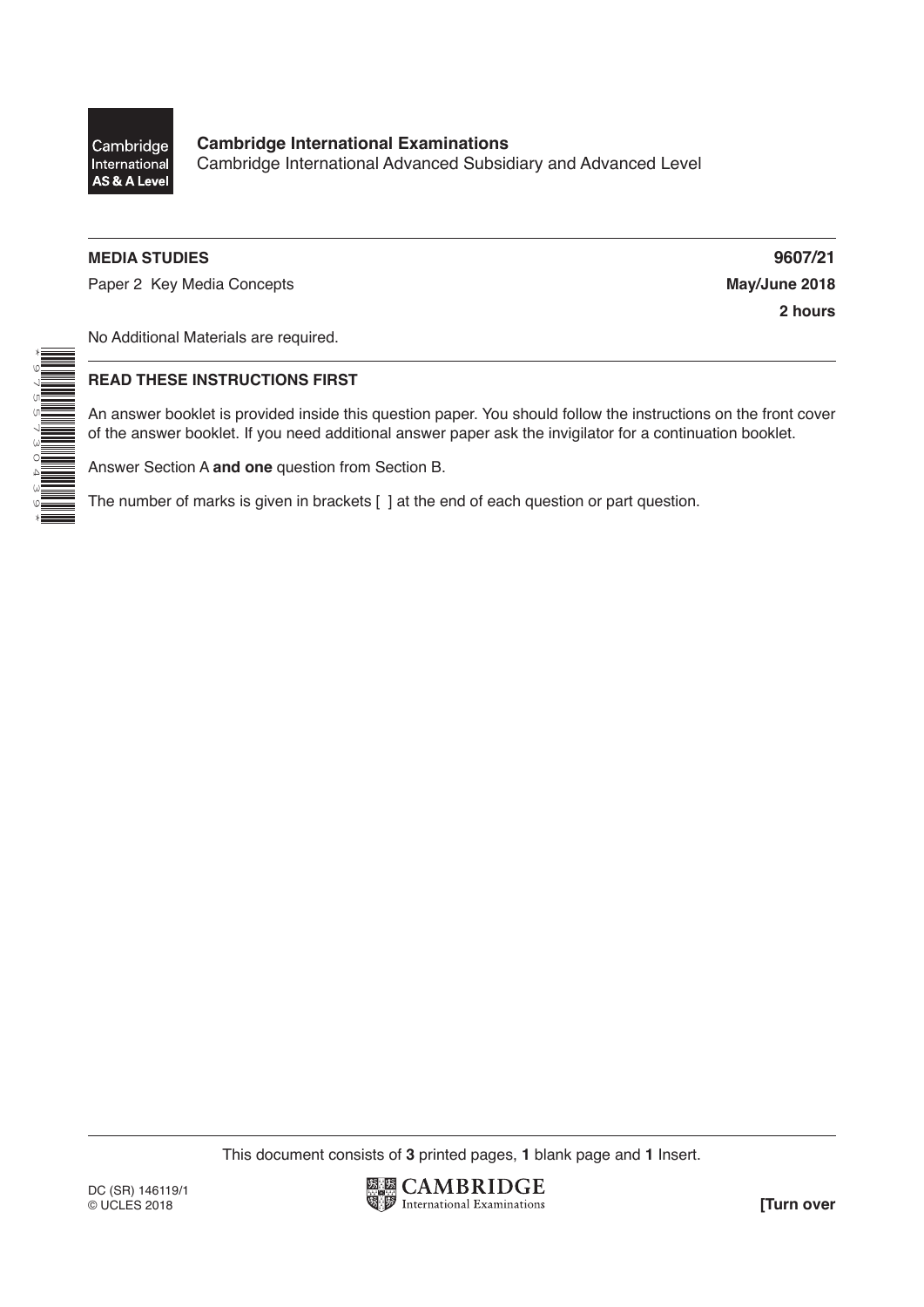The total duration of this paper is 2 hours.

The first 30 minutes will be spent watching and making notes on the moving image extract.

After the 30 minutes of screening and note-making time, you should use 45 minutes to answer Section A before moving on to spend the last 45 minutes on Section B.

## **Section A: Textual analysis and representation**

You will be shown an extract from *Agent Carter* a total of four times. During the first screening, you should **not** make notes; during the second, third and fourth screenings there will be an opportunity to make notes and there will be gaps in between for further note-making. Your notes should be made in the answer booklet and ruled through after you have finished writing your answer.

Extract: *Agent Carter* (Marvel One-Shots, 2013, dir. Louis D'Esposito)

- **1** Discuss the ways in which the extract constructs meaning through the following:
	- camera shots, angles, movement and composition
	- editing
	- sound
	- en-scène. [50]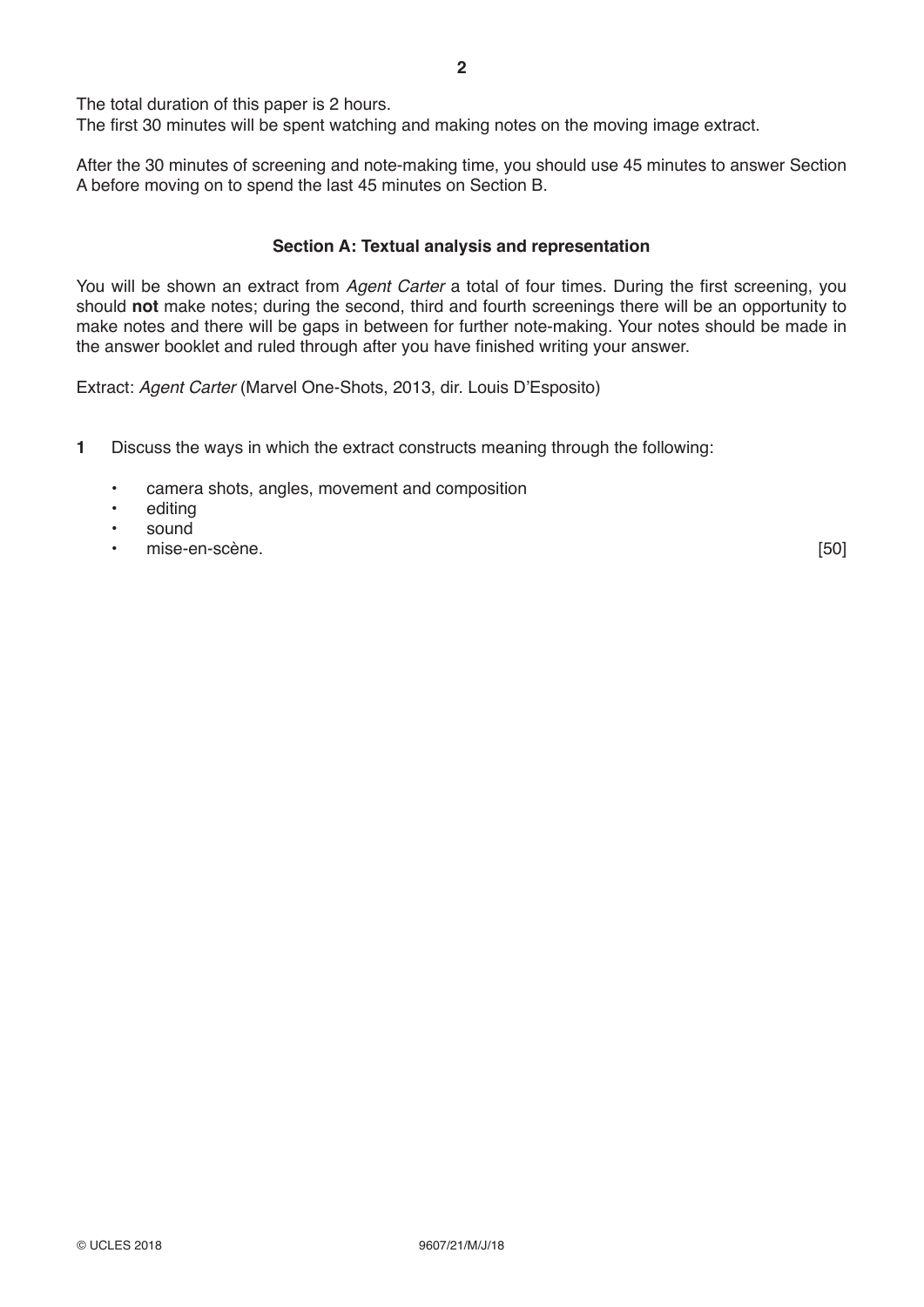# **Section B: Institutions and audiences**

Answer **one** question from this section.

Refer to specific examples from **one** media area chosen from:

- $\frac{1}{2}$  film
- music<br>• print
- print<br>• radio
- radio<br>• video
- video games.
- **2** 'Nowadays, everybody consumes media texts in the same way.' Discuss with reference to the media area you have studied. **Example 2018** 1991 1992 1993

# **OR**

**3** Discuss the impact of funding on media products. **1998 1998** [50]